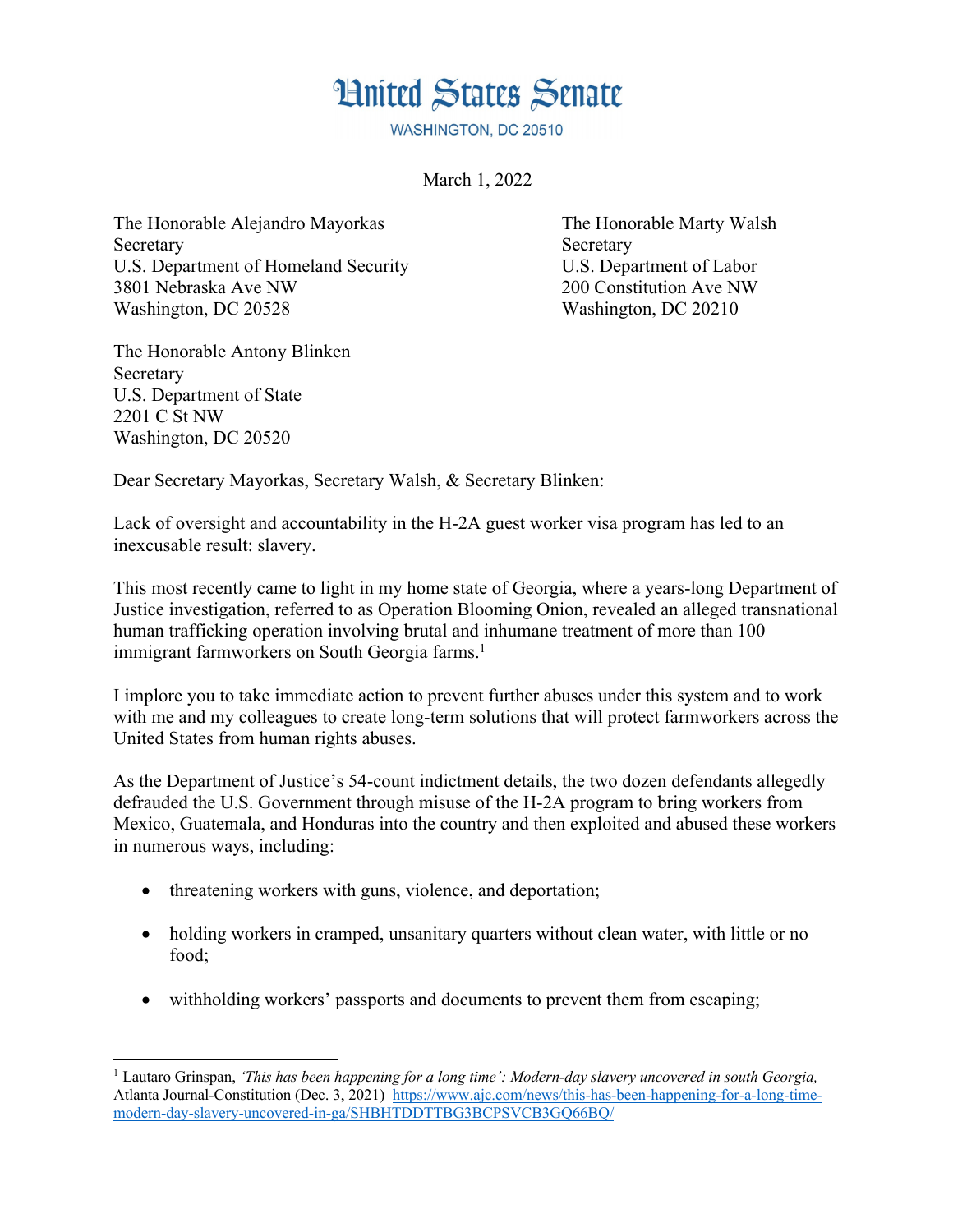- paying little or no wages for physically demanding work; and
- forcing workers to perform jobs outside the terms of their visas.<sup>2</sup>

At least two people died apparently as a result of the inhumane living and working conditions. Another victim was allegedly raped repeatedly and kidnapped, and survived multiple homicide attempts by one of the defendants. Workers were sold and traded to other conspirators within the crime ring, which made more than \$200 million on the backs of these exploited workers.<sup>3</sup>

I trust you share my horror at the gross human rights abuses exposed by this investigation. My staff has heard reports of and seen firsthand similar conditions. We have a responsibility to act now to stop this kind of exploitation and to protect the civil and human rights of all who work in our country.

Each of your respective agencies plays a key role in the issuance of H-2A visas and oversight of the program, which allows U.S. employers who meet specific requirements to bring foreign nationals to the United States to fill temporary agricultural jobs. Unfortunately, this program appears to have a track record of abuses similar to those documented in Operation Blooming Onion.4 Many of these abuses stem from the near-total power that labor contractors and employers hold over guest workers, who must choose between accepting whatever horrid conditions they are forced to work in or face deportation.

Those indicted as a result of Operation Blooming Onion are alleged to have grossly abused their power, and advocates in Georgia have told me of similar behavior by employers across the country. Farmworkers play a critical role sustaining our nation's food supply, yet they remain subject to exploitation and abuse through the H-2A visa program and the criminals across the country that fraudulently utilize it to enrich themselves and to deprive guest workers of basic human rights.

We must act now to protect the human rights of all people on our soil.

Revisions to H-2A regulations and increased oversight of the program would better protect workers. I ask for your prompt response to the following questions as soon as possible, but no later than March 31, 2022. Where I have asked specific questions, please provide specific responses to each.

<sup>2</sup> *U.S. v. Patricio et al*, Indictment no. CR521-0009 (SD GA Oct. 5, 2021) available at https://www.justice.gov/usaosdga/press-release/file/1450546/download

<sup>3</sup> *Id.*

<sup>4</sup> Daniel Costa, Phillip Martin & Zachariah Rutledge, *Federal Labor Standards Enforcement in Agriculture*, Economic Policy Institute (Dec. 15, 2020) available at https://www.epi.org/publication/federal-labor-standardsenforcement-in-agriculture-data-reveal-the-biggest-violators-and-raise-new-questions-about-how-to-improve-andtarget-efforts-to-protect-farmworkers/.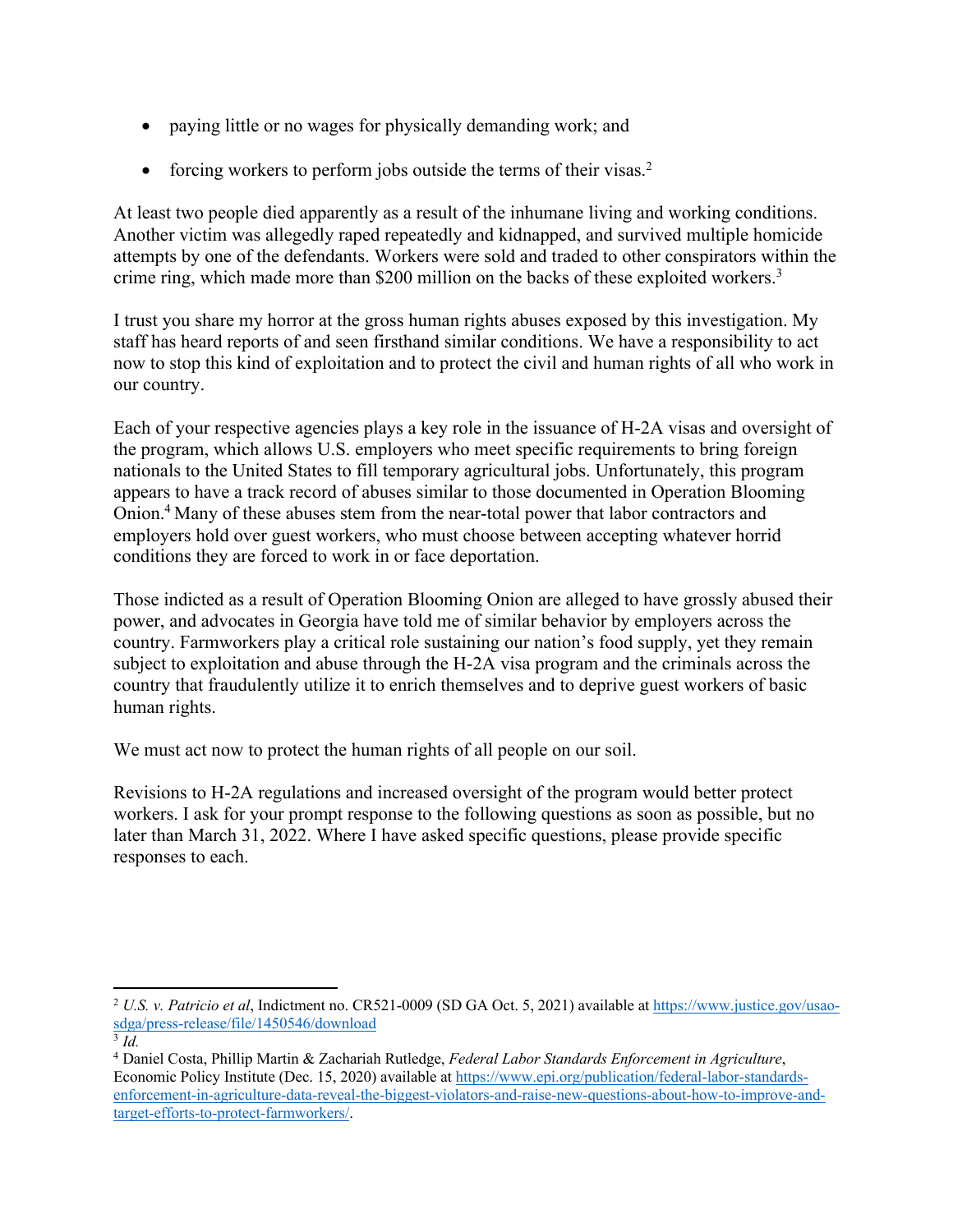## *For Secretary Walsh, Secretary Mayorkas, and Secretary Blinken:*

- What actions are your agencies taking to expose similar cases and prevent these abuses in the future?
- Has the government revoked or suspended the H-2A licenses of the employers accused of wrongdoing by the Operational Blooming Onion indictment? If not, why not?
- How and when will your agencies revise the H-2A program regulations to address the problems exposed by Operation Blooming Onion?
- Given that the H-2A program involves multiple agencies, what steps are you taking to improve interagency communication during the application process and as problems arise? Have you considered the establishment of an interagency taskforce to identify issues in the H-2A program to help ensure the prevention of trafficking cases and other worker abuses?
- Are there any laws, regulations, practices, or procedures that hinder interagency cooperation to identify, investigate, stop or prevent exploitation of H-2A workers?

The Administration is also seeking to enhance access to the H-2 programs in the Northern Triangle, countries with high levels of poverty, corruption, and violence.<sup>5</sup> Conditions in their home countries may discourage workers from willingly speaking out about any abuses they might suffer at the hands of their employers in the United States, in fear of retribution.

- Will the Administration work to quickly implement reforms to improve oversight, increase interagency coordination, and establish a better way for workers to report abuse, if it expands the H-2A program?
- What additional actions will the Administration take to protect potential H-2A workers both during recruitment and once they have arrived and are working in the U.S.?

## *For Secretary Walsh:*

• First, will you commit to joining me in Georgia to meet with farmworkers and the community to address these issues?

<sup>5</sup> *See* U.S. Department of Homeland Security, Press Release, *For First Time, DHS to Supplement H-2B Cap with Additional Visas in First Half of Fiscal Year*, (Dec. 20, 2021) https://www.dhs.gov/news/2021/12/20/first-time-dhssupplement-h-2b-cap-additional-visas-first-half-fiscal-year (noting an expansion of the number of H-2B visas available to countries in the Northern Triangle and Haiti); *see also* White House Briefing Room, Fact Sheet: The Biden Administration Blueprint for a Fair, Orderly and Humane Immigration System, (Jul. 27, 2021) https://www.whitehouse.gov/briefing-room/statements-releases/2021/07/27/fact-sheet-the-biden-administrationblueprint-for-a-fair-orderly-and-humane-immigration-system/ (noting the same expansion above and encouraging other governments to develop and expand regional labor migration programs).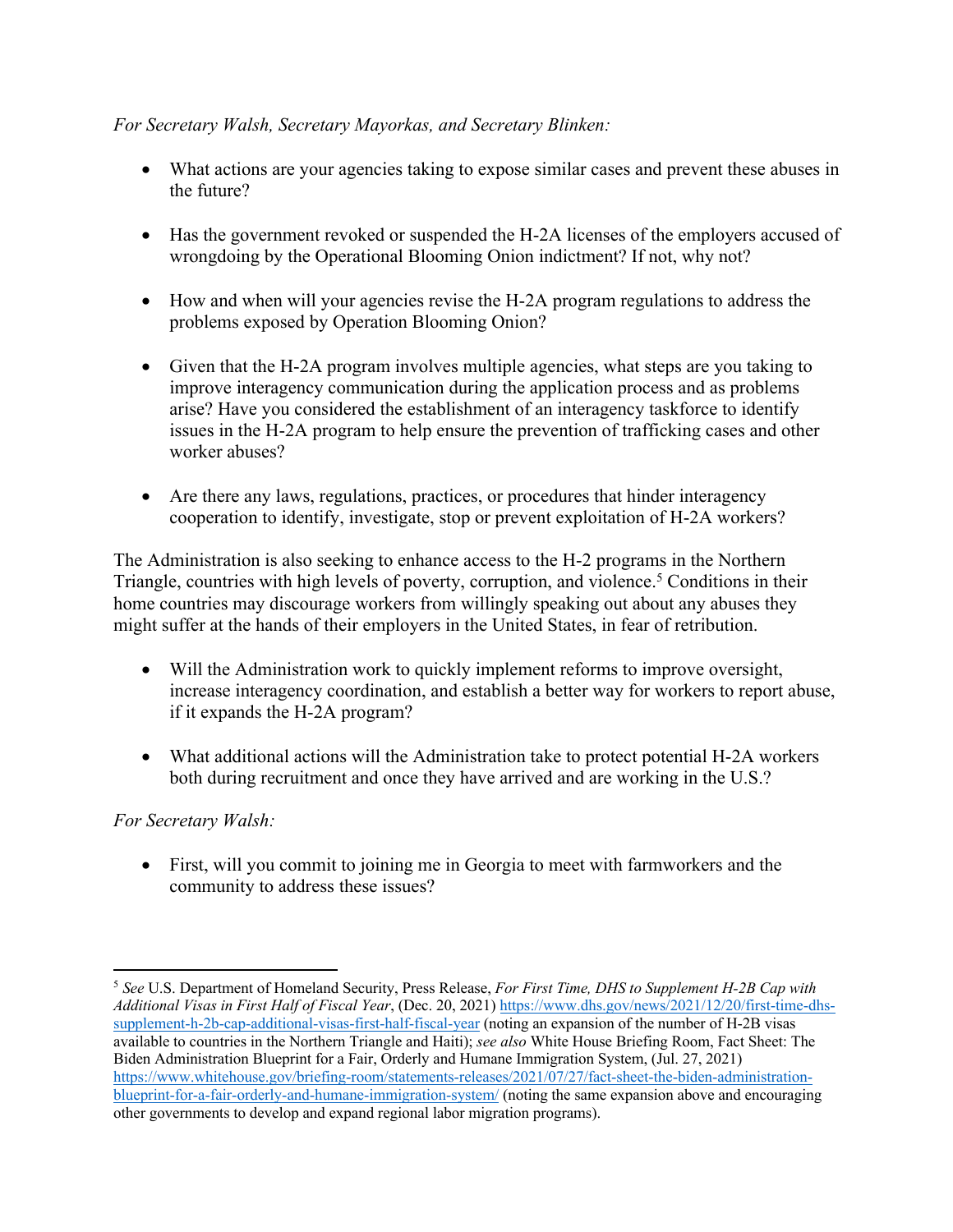Second, according to H-2A provisions, workers should have access to their consulates and the U.S. government complaint process.<sup>6</sup> This process failed to protect the victims in Georgia, and I have heard from advocates in my state that farmworkers often feel isolated, unaware of their rights and available resources, and fearful of retaliation, among other obstacles.

- What steps will your agency take to empower H-2A workers to assert their rights and ensure workers have access to an authorized representative, such as collective bargaining agreements, to represent their interests?
- What steps is DOL taking to reassure farmworkers that they can safely report wrongdoing in their workplace without risking deportation?

Operation Blooming Onion also highlighted the longstanding challenge with farm labor contractors.7

- Will you commit to working to close power imbalances between farm labor contractors and workers within the H-2A program to protect farmworkers' rights? How?
- As they currently stand, the requirements to become a farm labor contractor are minimal and thus allow anyone, including bad actors, to obtain licenses.<sup>8</sup> Will you implement a more rigorous application process for labor contractors to obtain their license?
- To more effectively prevent abuses by employers, more stringent requirements for contractors must be coupled with rigorous oversight and accountability. What does your agency need to conduct appropriate oversight of the H-2A visa program?
- The H-2B program requires labor contractors to submit their application with an underlying business as joint employers.<sup>9</sup> Should DOL implement this same policy in the H-2A program to help ensure that employers hire law-abiding labor contractors and do not benefit from modern slavery?

## *For Secretary Mayorkas:*

Your October 12, 2021 memo noted that one key measure to protect workers is to "provide for the consideration of deferred action, continued presence, parole, and other available relief for noncitizens who are witnesses to, or victims of, abusive and exploitative labor practices."<sup>10</sup>

https://www.dhs.gov/sites/default/files/publications/memo\_from\_secretary\_mayorkas\_on\_worksite\_enforcement.pdf

<sup>6</sup> 20 CFR § 655 7 Economic Policy Institute, *70% of all investigations in agriculture detected violations of federal wage and hour laws and farm labor contractors are the biggest violators,* (Dec. 15, 2020) https://www.epi.org/press/70-of-allinvestigations-in-agriculture-detected-violations-of-federal-wage-and-hour-laws-and-farm-labor-contractors-are-thebiggest-violators-policymakers-must-do-more-to-protect-farmworkers-and-hol/

<sup>8</sup> 20 CFR § 655.132

<sup>9</sup> 20 CFR § 655.

<sup>10</sup> U.S. Department of Homeland Security, Policy Statement 065-06, Memo from Secretary Mayorkas, *Worksite Enforcement: The Strategy to Protect the American Labor Market, the Conditions of the American Worksite, and the Dignity of the Individual,* (Oct. 12, 2021)